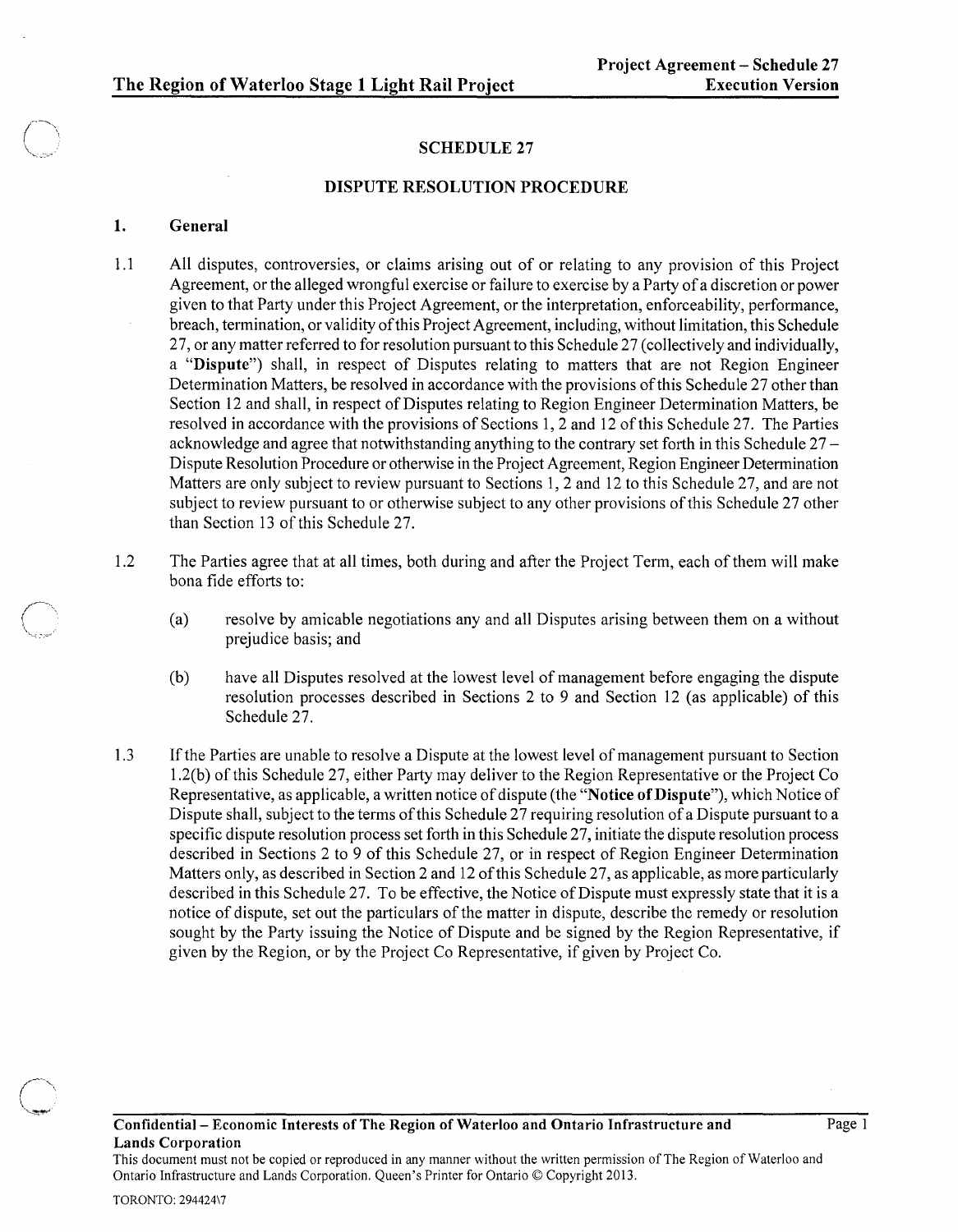# 2. Amicable Resolution by Party Representatives

2.1 On receipt of a Notice of Dispute, the Region Representative and the Project Co Representative (collectively "Party Representatives" and individually "Party Representative") shall each promptly and diligently make all reasonable bona fide efforts to resolve the Dispute. Each Party Representative shall provide to the other, on a without prejudice basis, frank, candid and timely disclosure of relevant facts, information and documents (except such documentation that is subject to legal privilege) as may be required or reasonably requested by the other to facilitate the resolution of the Dispute.

### 3. Amicable Resolution by Senior Officers of each Party

- 3.1 If, following the process referred to in Section 2 of this Schedule 27 (or as otherwise agreed to in writing by the Parties pursuant to Section 13.6 of this Schedule 27), a Dispute is not resolved by the Party Representatives within 10 Business Days after receipt by a Party of the applicable Notice of Dispute, or within such longer period of time as the Party Representatives may both expressly agree, then at any time after the expiry of such period of time either Party Representative may, by notice in writing to the other, refer the Dispute to an executive of a Party who:
	- (a) is in a position of authority above that of the Region Representative or the Project Co Representative, as the case may be; and
	- (b) subject only to approval of the board of directors or similar governing body of the Party, has full authority to resolve and settle the Dispute.
- 3.2 Once a Dispute is referred to them, the executive of each Party shall promptly and diligently make all reasonable bona fide efforts to resolve the Dispute. All discussions and negotiations, and all documents exchanged, between them related to the Dispute shall be on a without prejudice basis to facilitate the resolution of the Dispute.

# 4. Independent Certifier

- 4.1 This Section 4 applies to all Disputes that fall within the description of Section 4.2 of this Schedule 27 that cannot be resolved as provided in Sections 2 and 3 of this Schedule 27 or as otherwise agreed to in writing by the Parties pursuant to Section 13.6 of this Schedule 27.
- 4.2 All Disputes related to
	- (a) the Design and Construction Works and that:
		- (i) arise prior to, or otherwise in relation to Substantial Completion;
		- (ii) relate to completion of Minor Deficiencies;
		- (iii) relate to whether any proposed work regarding Design and Construction Works constitutes a Variation;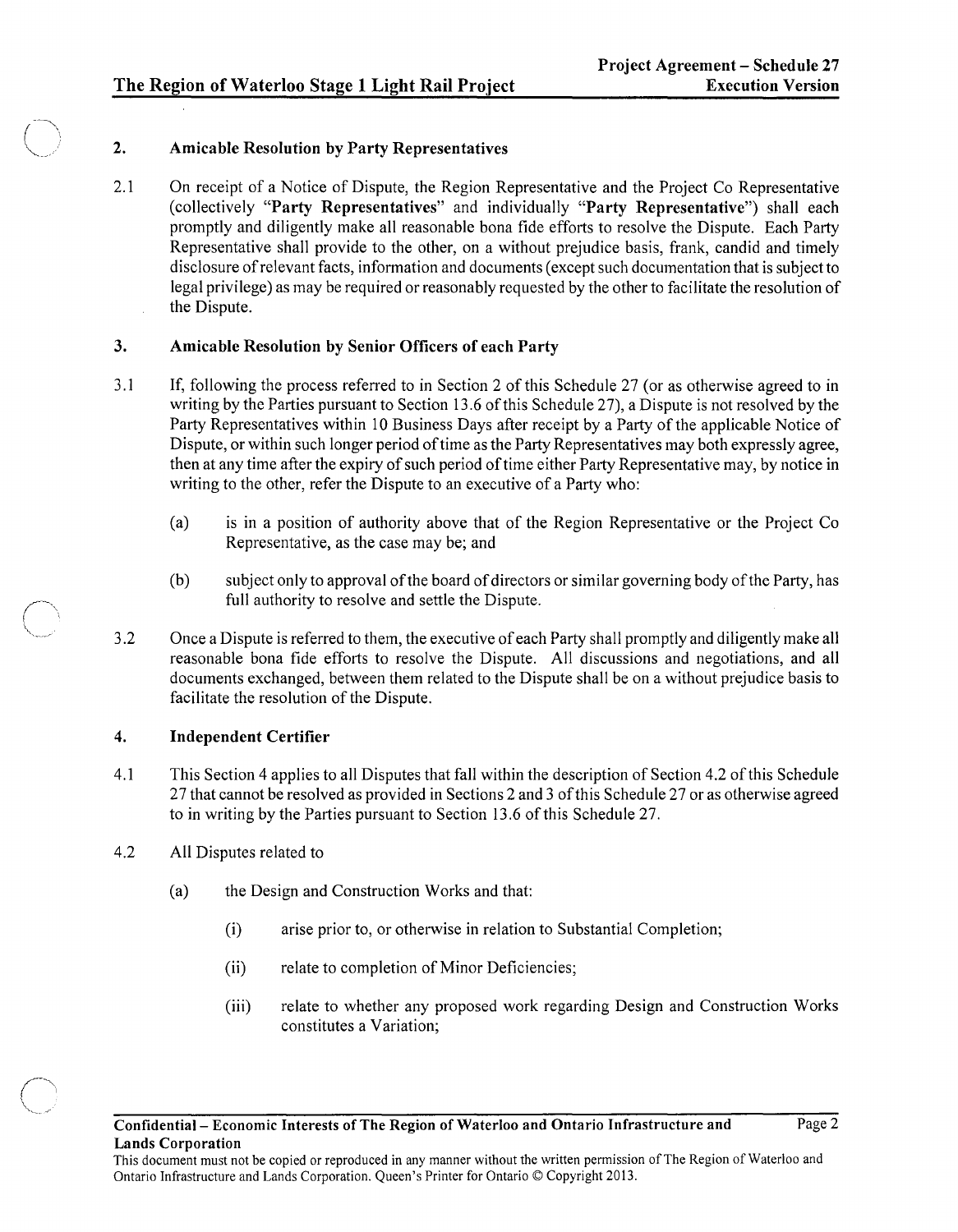- (iv) relate to a review of Estimates or any other matters relating to Variations in respect of Design and Construction Works as the Independent Certifier is entitled to review and determine pursuant to Section 39 of the Project Agreement;
- (v) are referred to in this Project Agreement for determination by the Independent Certifier; or
- (vi) relate to the Certification Services or any Certification Service Variations (as those terms are defined in the Independent Certifier Agreement);
- (b) the Public Infrastructure Works that (i) relate solely to the scope, or cost of any changes, additions or deletions to the scope, of the Public Infrastructure Works, or (ii) that relate to Disputes relating to Delay Events,

shall initially be submitted to the Independent Certifier for independent determination by the Independent Certifier within such period as may be specified in this Project Agreement, or if no period is specified, within 10 Business Days after submission to the Independent Certifier.

- 4.3 Without limiting any obligations of the Parties under the Independent Certifier Agreement, the Parties shall cooperate with the Independent Certifier and provide such information, records and documents as may be required by the Independent Certifier to make the determination within the period referred to in Section 4.2 of this Schedule 27.
- 4.4 The Independent Certifier's decision to issue or not to issue a Substantial Completion Certificate shall be final and binding on the Parties solely in respect of determining the Payment Commencement Date, and a Dispute in relation to the Payment Commencement Date shall not be subject to resolution pursuant to this Schedule 27. Save and except as aforesaid the Independent Certifier's determinations are not binding on the Parties, and all Disputes in relation to the Independent Certifier's decisions shall be resolved pursuant to this Schedule 27, provided however that Sections 5 and 6 of this Schedule 27 shall not apply unless otherwise agreed by the Parties on terms acceptable to the Parties.

# 5. Expert Determination

- 5.1 If, following the process referred to in Section 2 and 3 of this Schedule 27 (or as otherwise agreed to in writing by the Parties pursuant to Section 13.6 of this Schedule 27), any Dispute as to:
	- (a) whether a Liquid Market exists;
	- (b) whether amendments proposed by potentially Qualifying Tenders to this Project Agreement or other Project Documents are material;
	- (c) the Adjusted Highest Qualifying Tender Price; or
	- (d) the determination of the Estimated Fair Value in accordance with Schedule 23 -Compensation on Termination of this Project Agreement,

has not been resolved within 10 Business Days after the date the Dispute was referred to the executives of the Parties for resolution by them, or within such longer period of time as the executives may expressly agree in writing in respect of a specific Dispute to allow them to continue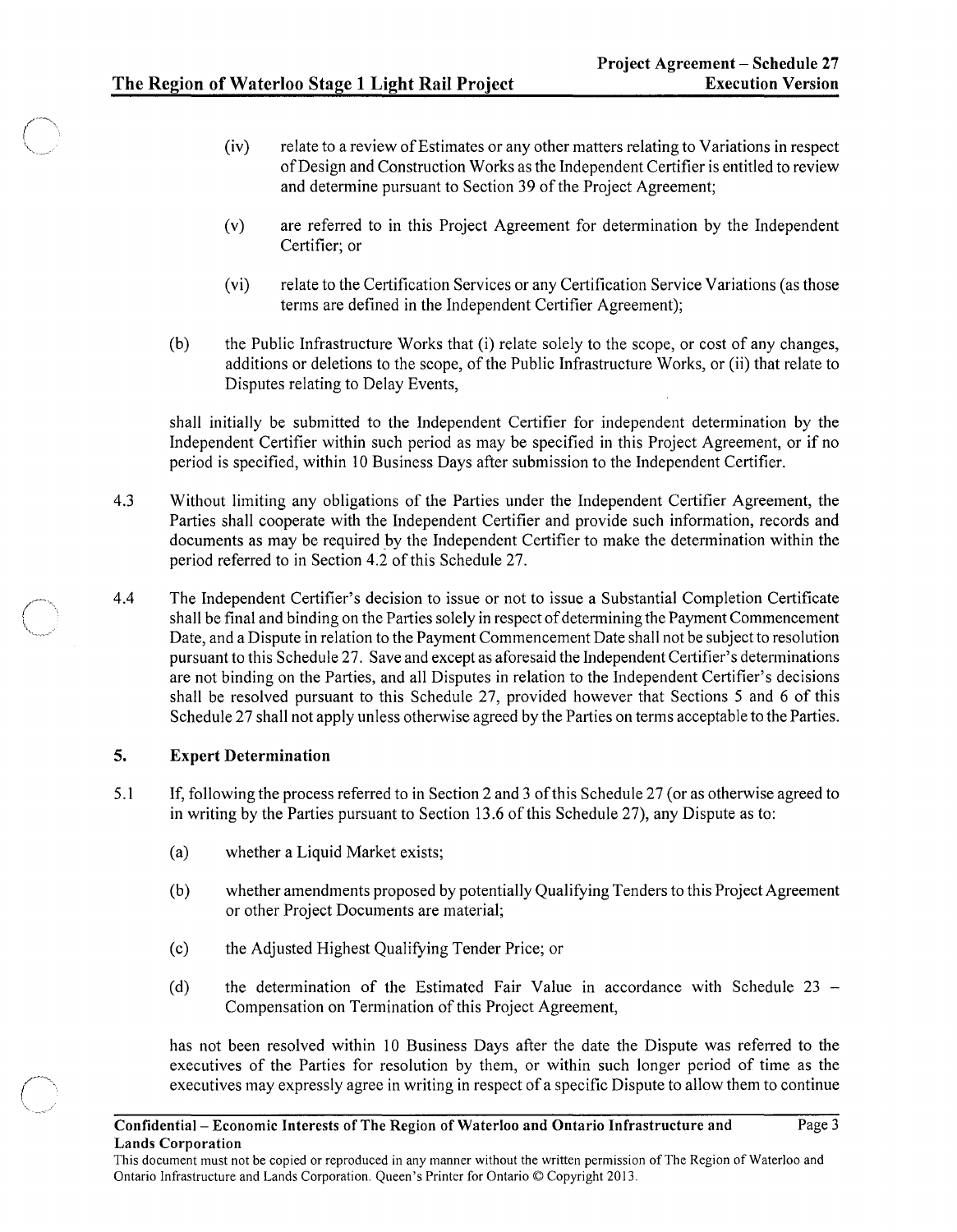their efforts to resolve the Dispute, then either Party may at any time thereafter, by written notice signed by their Party Representative and delivered to the other Party Representative, require that the Dispute be resolved on an expedited basis by a qualified and experienced expert (the "Expert").

- 5.2 The Expert shall be appointed as follows:
	- (a) if the Parties agree on the Expert, the Parties shall jointly appoint the Expert as soon as possible and, in any event, within 5 Business Days after delivery of the notice requiring that the Dispute be resolved by an Expert; and
	- (b) if the Parties fail to agree or jointly appoint the Expert within such 5 Business Day period, either Party may apply to the Ontario Superior Court of Justice for appointment of the Expert, in which case the court shall appoint the Expert at the earliest opportunity from the list of potential Experts submitted by the Parties or, if either or both Parties fail to submit their list of potential Experts within 7 Business Days, the court may appoint such person as the Expert who meets the requirements set out in this Schedule 27 for qualifications and experience of the Expert.
- 5.3 No one shall be nominated or appointed to act as an Expert who is or was in any way interested, financially or otherwise, in the conduct of the Project Operations or in the business affairs of the Region, Project Co, or any consultant, subconsultant or subcontractor of any of them.
- 5.4 Subject to the matters the Expert is authorized to determine pursuant to Section 5.1 of this Schedule 27, the Expert will be appointed on a Dispute by Dispute basis, with each Expert having the qualifications and experience relevant to the issues in the particular Dispute for which the Expert is appointed.
- 5.5 The Expert shall determine the appropriate process for timely and cost effective resolution of the Dispute and, without limiting the generality of the foregoing, the Expert has discretion to, among other things:
	- (a) solicit submissions and documents from both Parties, and impose deadlines for the receipt of such submissions;
	- (b) require some or all of the evidence to be provided by affidavit;
	- ( c) direct either or both Parties to prepare and provide the Expert with such documents, test results or other things as the Expert may require to assist the Expert in the resolution of the Dispute and rendering of a decision;
	- (d) require either Party to supply or prepare for examination by the Expert and the other Party, any document or information the Expert considers necessary;
	- (e) inspect the Project Operations, giving reasonable notice to each Party of the time when, and the place where, the Expert intends to conduct any inspections;
	- (f) convene meetings of the Parties to have the Parties discuss the issues in Dispute in the presence of the Expert; and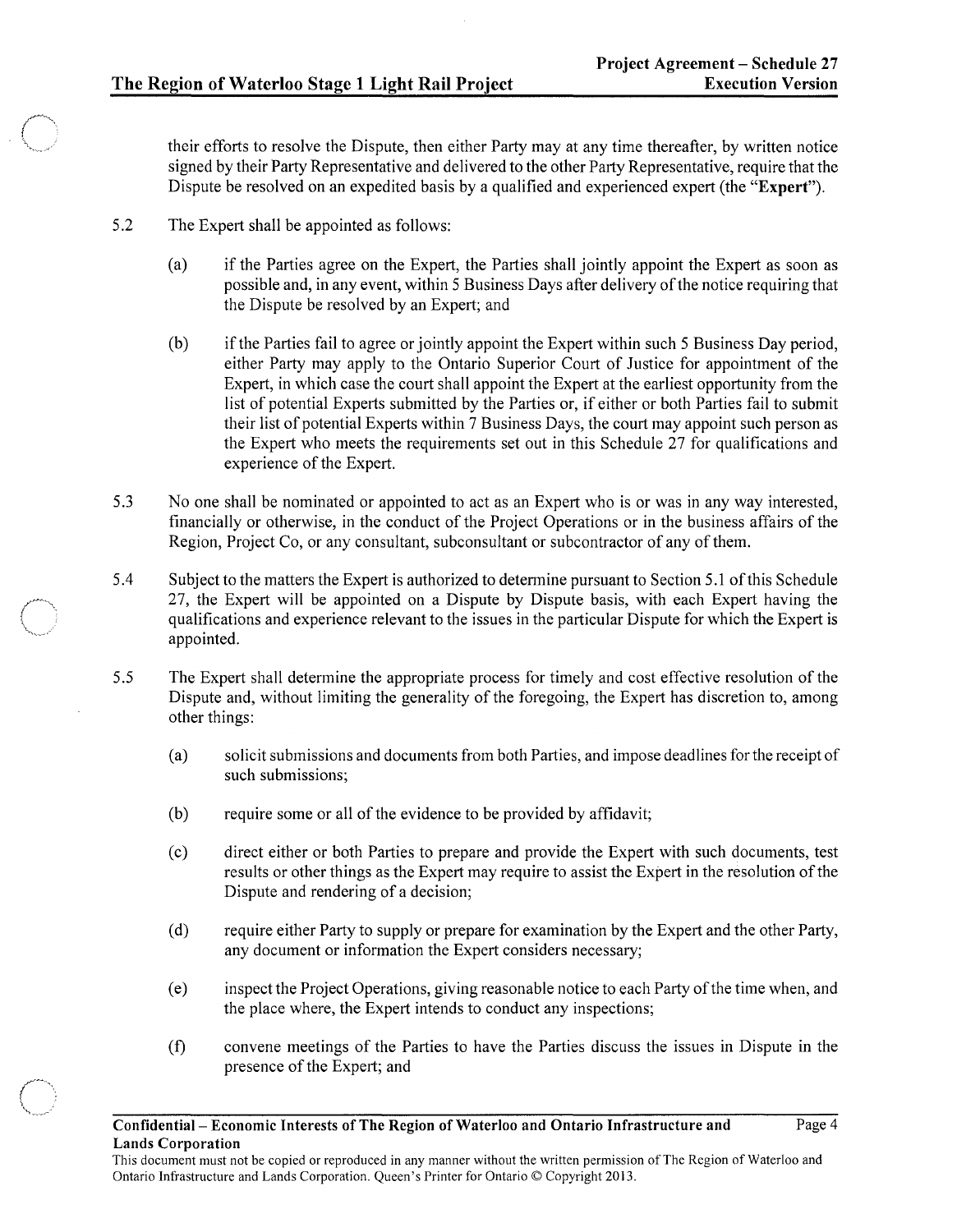- (g) take, or require either or both Parties to take and provide to the Expert, such measurements, perform such tests, audit such processes and procedures, and take any and all such other measures and steps as the Expert considers necessary to make a final determination in the Dispute.
- 5.6 The Expert shall render a decision as soon as possible and, in any event, shall use all reasonable efforts to render a decision no later than 10 Business Days after the date of the appointment of the Expert, or such longer period of time as agreed to in writing by the Parties. The Expert shall give reasons or a summary of reasons for the Expert's decision.
- 5.7 The Expert shall keep all information about the Dispute confidential and shall not disclose such information to anyone other than the Parties.
- 5.8 Each Party shall bear its own costs of the process for resolution of the Dispute by the Expert. In addition, the costs of the Expert shall be borne equally by the Parties.
- 5.9 Subject to a right to require the Dispute to be arbitrated or litigated pursuant to Sections 7, 8 and 9 of this Schedule 27 by giving the required notices to arbitrate or litigate within the time periods specified therein, the Parties agree that the Expert's determination shall be final and binding on both Parties and not subject to appeal, adjudication, arbitration, litigation or any other dispute resolution process, and both Parties expressly waive all rights of appeal in connection with the Expert's determination. For greater certainty, the final determination by the Expert shall not be referred to an Adjudicator (as defined below) for determination under Section 6 of this Schedule 27.

### 6. Adjudication

- 6.1 If the Parties fail to resolve any Dispute through the process referred to in Section 2 and 3 of this Schedule 27 within 15 Business Days following referral of the Dispute to an executive in accordance with Section 3.1 (or such other period as may be agreed or expressly stipulated in respect of the relevant matter) and it is not a Dispute referred to in Sections 4.2 or 5.1 of this Schedule 27 or a Dispute referred to arbitration or litigation pursuant to Sections 4.4 or 5.9 of this Schedule 27 (except as otherwise agreed to in writing by the Parties pursuant to Section 13.6 of this Schedule 27), either Party may refer the Dispute to a single adjudicator selected in accordance with Section 6.2 of this Schedule 27 (the "Adjudicator").
- 6.2 The Adjudicator nominated by the Party issuing the Notice of Dispute shall be agreed between the Parties or, failing agreement, shall be determined by the Ontario Superior Court of Justice (following an application thereto by the Party issuing the Notice of Dispute) and shall:
	- (a) be independent of and at arm's length to Project Co, the Region, the Lenders and any other person having an interest in the System, the Public Infrastructure or any of the Project Documents; and
	- (b) ifthe Dispute arises during the Project Term, be familiar with the construction, operation and management of rail transportation projects; and
	- (c) be a person who has the qualifications and experience with respect to the particular issues in Dispute.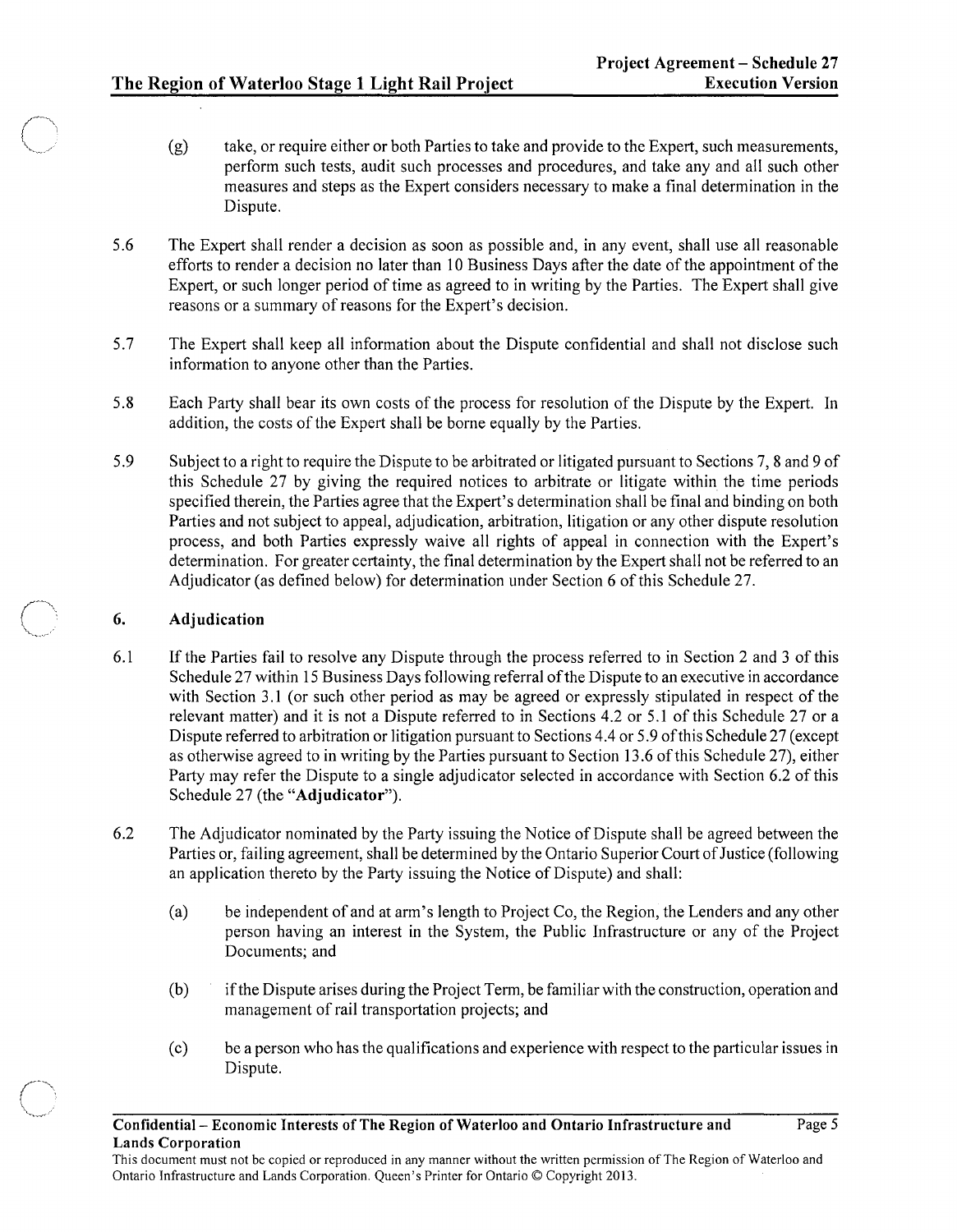- 6.3 The Adjudicator shall resolve the Dispute in accordance with the United Kingdom Construction Industry Council's *Model Adjudication Procedure: Fourth Edition* the terms of which are incorporated herein by reference, subject to the following modifications:
	- (a) notwithstanding paragraph 14 of the *Model Adjudication Procedure,* within 7 Business Days of appointment in relation to a particular Dispute, the Adjudicator shall require the Parties to submit in writing their respective arguments; provided that, where necessary, the onus of proving that the System is operating in accordance with all relevant specifications and requirements set forth in the Project Agreement is on Project Co. The Adjudicator shall, in his absolute discretion, determine the procedure of the adjudication proceedings including without limitation, whether a hearing is necessary in order to resolve the Dispute;
	- (b) in any event, and subject to Section 6.4 of this Schedule 27, the Adjudicator shall provide to both Parties his written decision on the Dispute, within 10 Business Days of appointment (or within such other period as the Parties may agree after the reference). The Adjudicator shall give detailed reasons for the Adjudicator'S decision. The Adjudicator shall be entitled to award compensation to a Party and shall be entitled to state the relieffor such Party, which may include deeming the occurrence of any Relief Event, Delay Event, Compensation Event and/or Excusing Cause. Unless otherwise provided for in this Schedule 27, the Adjudicator's decision shall be binding on the Parties, but not final;
	- (c) notwithstanding paragraphs 29 and 30 of the *Model Adjudication Procedure,* the Adjudicator's costs, including any legal fees, of any reference shall be borne as the Adjudicator shall specify or in default, equally by the Parties. In no circumstances shall the Adjudicator be entitled to order a successful or partially successful Party in an adjudication to pay more than one half of the Adjudicator's fees. Each Party shall bear its own costs arising out of the reference, including legal costs and the costs and expenses of any witnesses;
	- (d) the Adjudicator shall be deemed not to be an arbitrator but shall render his decision as an expert and the provisions of the *Arbitration Act* (Ontario) and the law relating to arbitration shall not apply to the Adjudicator or his determination or the procedure by which he reached his determination;
	- (e) notwithstanding paragraph 26 of the *Model Adjudication Procedure,* the Adjudicator shall act impartially and may take the initiative in ascertaining the facts and the law. Unless otherwise expressly provided in this Project Agreement, the Adjudicator shall have the power to open up, review and revise any opinion, certificate, instruction, determination or decision of whatever nature given under this Project Agreement. For greater certainty, the Independent Certifier's decision to issue or not to issue a Substantial Completion Certificate shall be final and binding solely in respect of determining the Payment Commencement Date, and a Dispute in relation to the Payment Commencement Date shall not be subject to resolution pursuant to this Schedule 27;
	- (f) the Adjudicator shall execute a non-disclosure agreement (the "Non-Disclosure Agreement") in a form satisfactory to the Patties, providing that, among other things, all information, data and documentation disclosed or delivered by a Party to the Adjudicator in consequence of or in connection with his appointment as the Adjudicator shall be treated as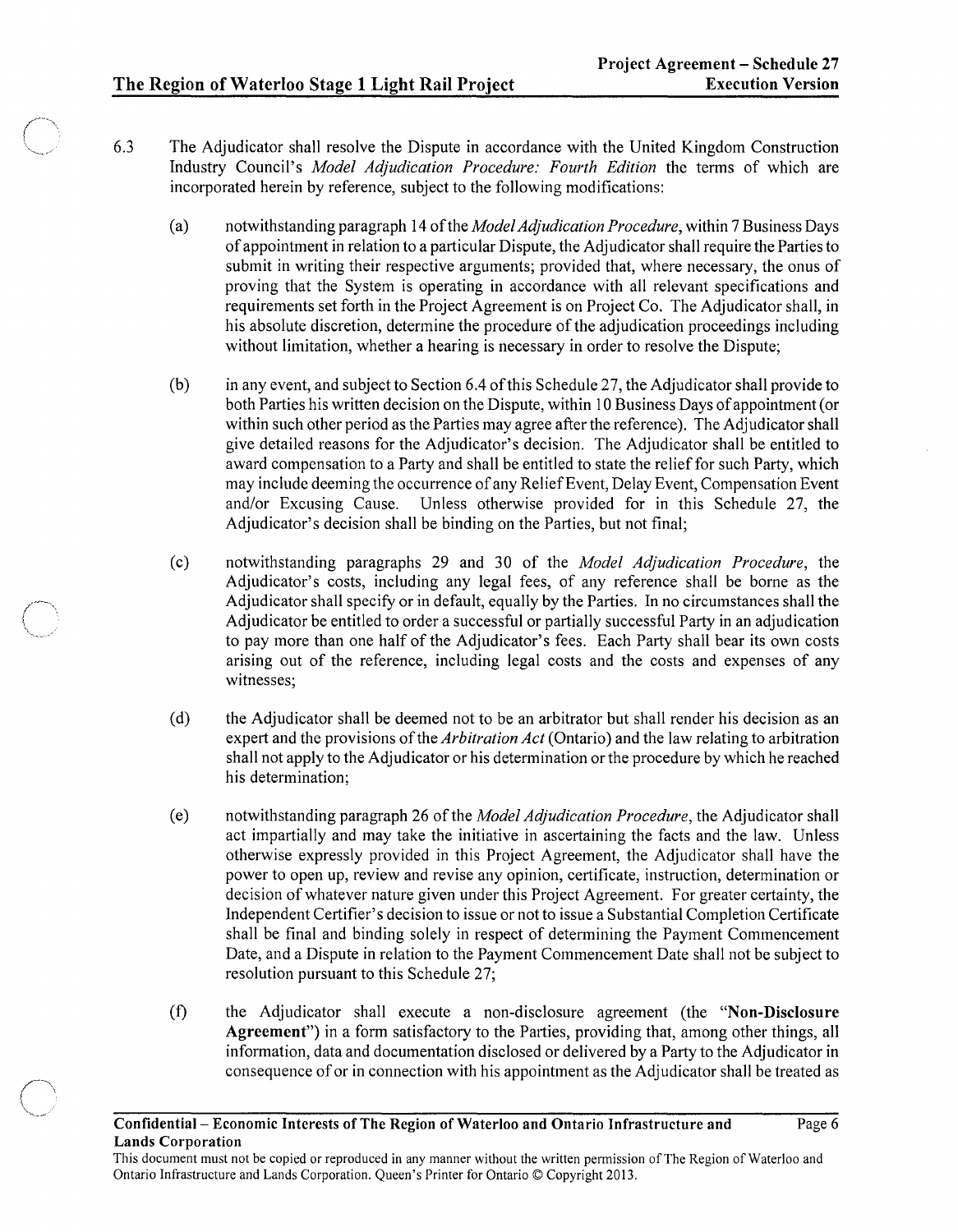confidential and without prejudice to any potential litigation proceedings. The Adjudicator shall not, save except as expressly permitted by the Non-Disclosure Agreement, disclose to any person any such information, data or documentation, and all such information, data or documentation shall remain the property of the Party disclosing or delivering the same and all copies shall be returned to such Party on completion of the Adjudicator's mandate with respect to the Dispute; and

- (g) notwithstanding paragraph 34 of the *Model Adjudication Procedure,* the Adjudicator shall not be liable for anything done or omitted to be done in the discharge or purported discharge of his functions as Adjudicator unless the act or omission is in bad faith. Any employee or agent of the Adjudicator is similarly protected from liability.
- 6.4 Where it is determined by the Adjudicator that:
	- (a) corrective measures must be taken by Project Co to resolve a Dispute, those measures must be implemented by Project Co as soon as reasonably practical, without payment by the Region unless (i) the Adjudicator determines otherwise; or (ii) that determination is subsequently reversed by a binding and final determination made in a court proceeding;
	- (b) corrective measures are not required to be taken by Project Co to resolve a Dispute, the Region may, at its option, require corrective measures to be taken forthwith by Project Co, in which case those measures must be implemented by Project Co as soon as reasonably practical provided that the Region undertakes to pay Project Co for Direct Costs, plus reasonable overhead and profit incurred by Project Co as such costs are so incurred; provided that no such costs should exceed the amount Project Co is entitled to receive pursuant to Schedule 22 - Variation Procedure thereby incurred upon completion of those corrective measures, but any such undertaking and payment shall be without prejudice to the Region's right to contest the determination made by the Adjudicator in a subsequent proceeding. The Region shall provide Project Co such reasonable extensions of time in respect of Project Co's obligations under this Agreement necessary to allow Project Co to effect the corrective measures and such extension of time may be treated as a Delay Event or an Excusing Cause, as applicable, if so determined by the Adjudicator.
- 6.5 Subject to a right to require the Dispute to be arbitrated or litigated pursuant to Sections 7,8 and 9 of this Schedule 27 by giving the required notices to arbitrate or litigate within the time periods specified therein, the Parties agree that the Adjudicator's determination is final and binding and not subject to appeal, arbitration, litigation or any other dispute resolution process, and both Parties expressly waive all rights of appeal in connection with the Adjudicator's determination.

### 7. Referral of Disputes to Arbitration or Litigation

- 7.1 If:
	- (a) the amount awarded by the Expert to a Party pursuant to Section 5 of this Schedule 27 or by the Adjudicator pursuant to Section 6 of this Schedule 27 is more than \$500,000 (index linked) in the aggregate or \$150,000 (index linked) in any one year;

Ontario Infrastructure and Lands Corporation. Queen's Printer for Ontario © Copyright 2013.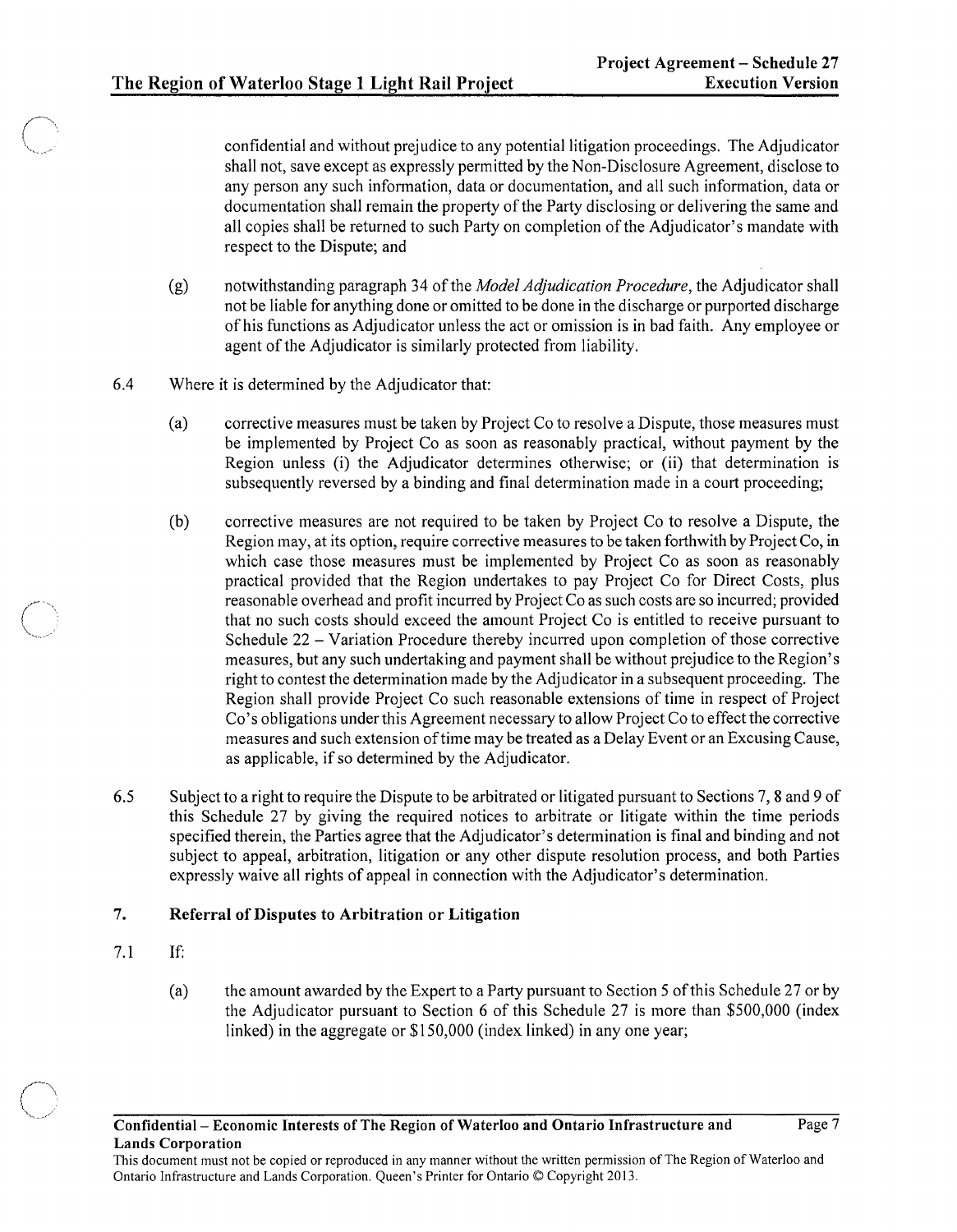$\left\langle \begin{array}{c} \end{array} \right\rangle$ *\·'"'--\_\_\_ -r* 

 $\ell'=\ell'$ "'-~"-~--'

- (b) the Dispute involves issues other than monetary claims by one Party against the other Party and which a Party reasonably believes are material and significant to that Party; or
- (c) a Notice of Dispute has been issued for a Dispute in relation to the Independent Certifier's decisions for which Section 4.4 of this Schedule 27 provides that Sections 5 and 6 of this Schedule 27 shall not apply to resolve such Dispute,

then, subject to the right of a Party to require litigation of the Dispute pursuant to Section 9.1 of this Schedule 27 or a consolidation of proceedings pursuant to Section 11 of this Schedule 27, either Party may, by written notice signed by their Party Representative, request that the Dispute be resolved by arbitration pursuant to Section 8 of this Schedule 27 upon the written consent of the other Party. Such notice will not be effective unless it indicates it is a notice to arbitrate, is signed by the Party Representative and is delivered to the other Party Representative within 15 Business Days after receipt of the Expert's determination, the Adjudicator's decision or the Notice of Dispute referred to in Section 7.l(c) of this Schedule 27, as applicable, and provided further that such notice expressly identifies the specific Dispute and determination of the Expert, decision of the Adjudicator or the Independent Certifier, as applicable, that is to be the subject of the arbitration.

7.2 If a Party is entitled to refer a Dispute to which Sections 5 or 6 of this Schedule 27 apply to arbitration or litigation pursuant to Sections 7.l or 9.1 of this Schedule 27 then, unless the Parties otherwise expressly agree in writing, all information, documents and submissions prepared by a Party for the Expert or the Adjudicator which are not business records that would otherwise be kept in the normal course of business by the Party for its business purposes, and all decisions and determinations by the Expert or the Adjudicator, shall be confidential and inadmissible in any arbitration or litigation proceeding. For greater certainty, neither the Expert nor the Adjudicator shall be called as a witness by either party in any arbitration or litigation proceeding.

### 8. Resolution by Arbitration

- 8.1 Upon the mutual written consent of the Parties,
	- (a) where the Parties fail to resolve a Dispute through the process set out in Sections 2, 3, 4, 5 and 6 (to the extent required) of this Schedule 27, and
	- (b) all other requirements set out in this Schedule 27 have been satisfied,

such Dispute may be referred to arbitration in accordance with the *Arbitration Act,* 1991 (Ontario) and this Section.

8.2 Disputes referred to arbitration shall be resolved by a single arbitrator unless one of the Parties, by notice in writing delivered to the other Party within 5 Business Days after a notice to arbitrate pursuant to Section 7.1 of this Schedule 27 has been delivered, expressly requires that the Dispute that is the subject of that notice to arbitrate be resolved by a three person arbitration tribunal, in which case that particular Dispute shall be resolved by a three person arbitration tribunal.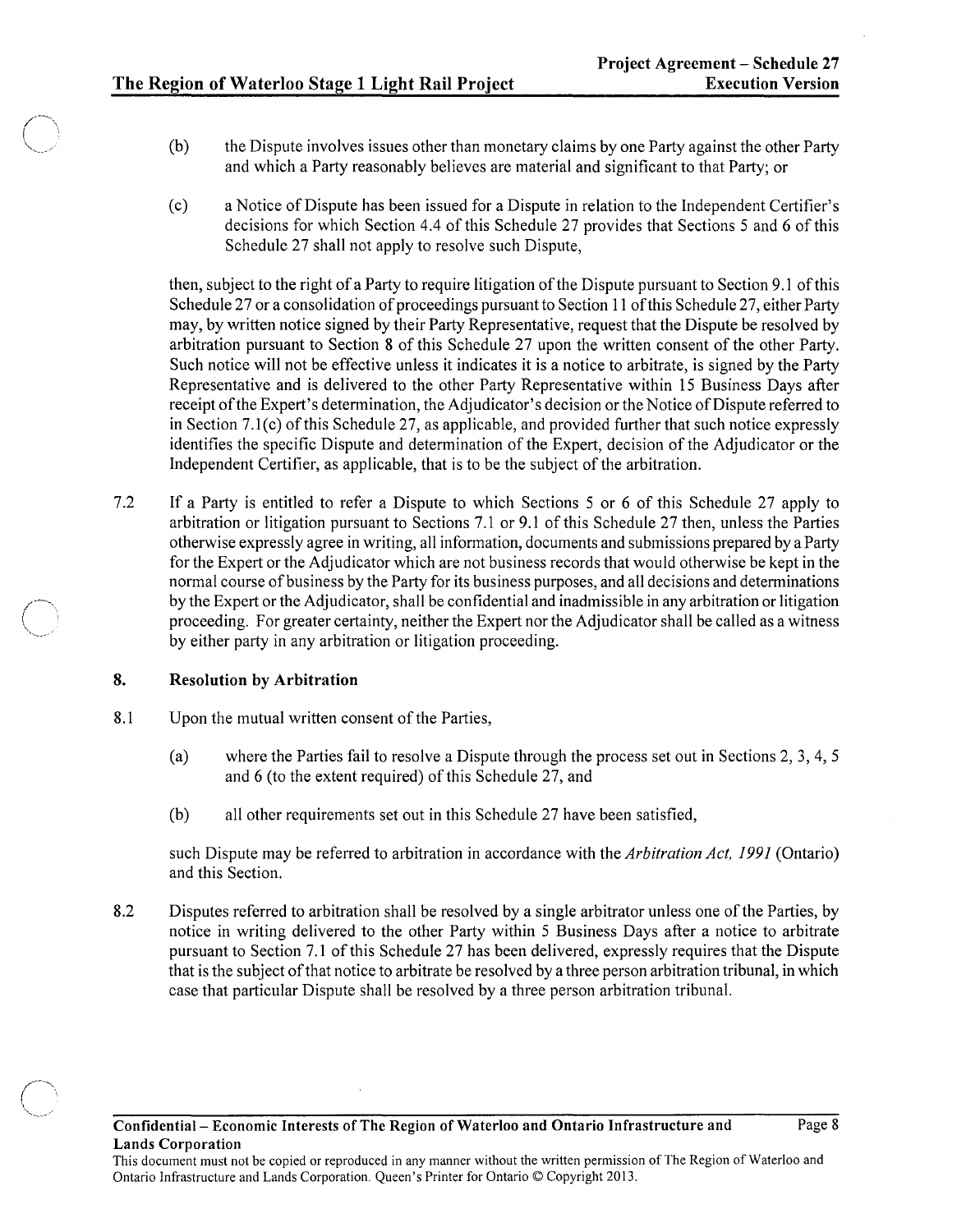- 8.3 If the arbitration tribunal is comprised of a single arbitrator, the arbitrator shall be appointed as follows:
	- (a) ifthe Parties agree on the arbitrator, the Parties shall jointly appoint the arbitrator as soon as possible and in any event within 5 Business Days after delivery of the notice to arbitrate pursuant to Section 7 of this Schedule 27; and
	- (b) if the Parties fail to agree or jointly appoint the arbitrator within such 5 Business Day period, either Party may apply to the Ontario Superior Court of Justice for appointment of the arbitrator, in which case the court shall appoint the arbitrator at the earliest opportunity in accordance with the following:
		- (i) from the lists of potential arbitrators submitted to the court by the Parties, provided that potential arbitrators meeting the necessary qualifications and experience set out in this Schedule 27 are on the list; or
		- (ii) if one Party fails to submit its list of potential arbitrators to the court within 5 Business Days of a request from the court to submit a list, from the list submitted by the other Party provided that potential arbitrators meeting the necessary qualifications and experience set out in this Schedule 27 are on the list of that other Party; or
		- (iii) ifno list is submitted by either Party, or if the list or lists submitted do not include potential arbitrators with the necessary qualifications and experience, the court shall be entitled at its sole discretion to appoint anyone who meets the requirements set out in this Schedule 27 for the qualifications and experience of the arbitrator.
- 8.4 If the arbitration tribunal is comprised of three arbitrators:
	- (a) the arbitrators shall be appointed as follows:
		- (i) each Party shall appoint one arbitrator no later than 5 Business Days after delivery of the notice to arbitrate pursuant to Section 7 of this Schedule 27;
		- (ii) if a Party fails to appoint an arbitrator within 5 Business Days after delivery of the notice to arbitrate, the other Party is entitled to apply to the Ontario Superior Court of Justice to appoint that arbitrator, in which case the court shall appoint that arbitrator at the earliest opportunity using a comparable process to that described in Section 8.3(b) of this Schedule 27;
		- (iii) the arbitrators appointed in accordance with the foregoing shall, within 5 Business Days after their appointment, jointly appoint a third arbitrator who shall also act as the chair of the arbitration tribunal and who, in addition to all other required qualifications, shall have experience in arbitration or judicial processes and procedures; and
		- (iv) ifthe two arbitrators appointed by the Parties fail to appoint a third arbitrator within the required time, either of the other two arbitrators may apply to the Ontario Superior Court of Justice for appointment of the third arbitrator, in which case the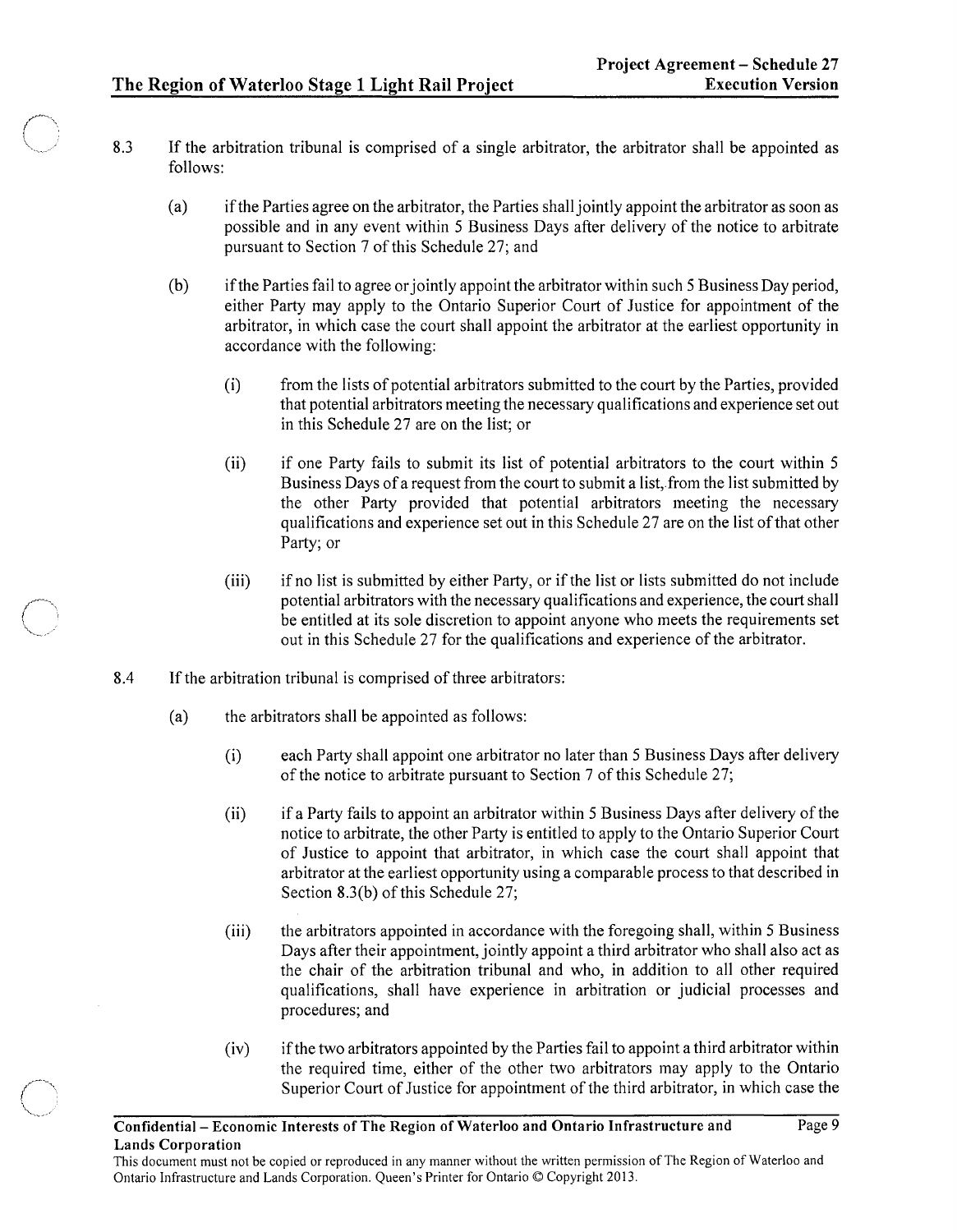court shall appoint the third arbitrator at the earliest opportunity using a comparable process to that described in Section 8.3(b) of this Schedule 27; and

- (b) the arbitrators appointed by the Parties shall at all times be neutral and act impartially and shall not act as advocates for the interests of the Party who appointed them.
- 8.5 All arbitrators must have qualifications and experience relevant to the issues in the Dispute and also have qualifications and experience as arbitrators.
- 8.6 No one shall be nominated or appointed to act as an arbitrator who is or was in any way interested, financially or otherwise, in the conduct of the Project Operations or in the business affairs of the Region, Project Co, or any consultant, subconsultant or subcontractor of any of them.
- 8.7 The arbitrator(s) shall have the jurisdiction and power to:
	- (a) amend or vary any and all rules under the *Arbitration Act,* 1991 (Ontario), including rules relating to time limits, either by express agreement of the Parties or, failing such agreement, as the arbitrator(s) consider appropriate and necessary in the circumstances to resolve the Dispute and render an award;
	- (b) require some or all of the evidence to be provided by affidavit;
	- (c) hold a hearing at which evidence and submissions are presented by the Parties;
	- (d) direct either or both Parties to prepare and provide the arbitrator(s) with such documents, test results or other things as the arbitrator(s) may require to assist them in the resolution ofthe Dispute and rendering of an award;
	- (e) require either Party to supply or prepare for examination by the arbitrator(s) and the other Party, any document or information the arbitrator(s) considers necessary;
	- (f) inspect the Project Operations, giving reasonable notice to each Party of the time when, and the place where, the arbitrator(s) intend(s) to conduct any inspections;
	- (g) award any remedy or relief that a court or judge of the Ontario Superior Court of Justice could order or grant subject to and in accordance with this Project Agreement, including, without limitation, interim orders, interim and permanent injunctions, and specific performance; and
	- (h) require either or both Parties to take and provide to the arbitrator(s) such measurements, perform such tests, perform such audits, or take any and all such other measures or steps as the arbitrator(s) consider necessary or desirable to aid them in making a fair and reasonable award.
- 8.8 The place of arbitration shall be Toronto, Ontario. The language of the arbitration shall be English.
- 8.9 The costs of an arbitration are in the discretion of the arbitrator( $s$ ) who, in addition to any jurisdiction and authority under applicable law to award costs, has the jurisdiction and authority to make an order for costs on such basis as the arbitrator(s) considers appropriate in the circumstances, including to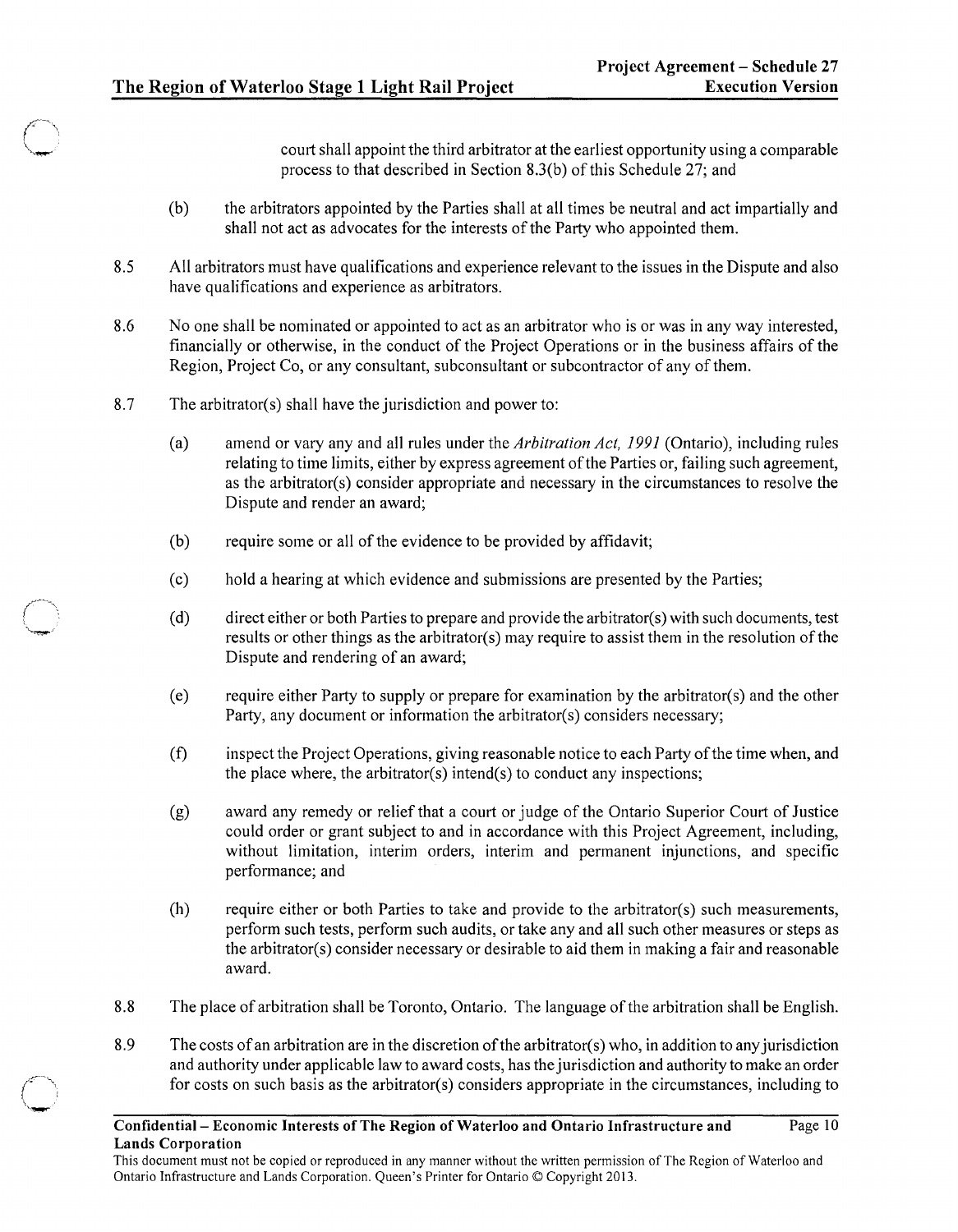award actual legal fees and disbursements and expert witness fees, and to specify or order any or all of the following:

- (a) the Party entitled to costs;
- (b) the Party who must pay the costs;
- (c) the amount of the costs or how that amount is to be determined; and
- (d) how all or part of the costs must be paid.
- 8.10 In exercising discretion to award costs, however, the arbitrator( $s$ ) will take into account the desire of the Parties that costs should generally be awarded to each Party in proportion to the relative success that each Party has in the arbitration.
- 8.11 The award of the arbitrator(s) shall be final and binding upon both Parties, and both Parties expressly waive all rights of appeal in connection with the award of the arbitrator(s). Judgment may be entered upon the award in accordance with Applicable Law in any court having jurisdiction.
- 8.12 The Parties agree to and shall co-operate fully with the arbitrator(s) and proceed with the arbitration expeditiously, including in respect of any hearing, in order that an award may be rendered as soon as practicable by the arbitrator(s), given the nature of the Dispute. The arbitrator(s) shall render a decision as soon as possible and, in any event, shall use all reasonable efforts to render a decision no later than 20 Business Days after the date of the hearing, or such longer period of time as agreed to in writing by the Parties. If the arbitration tribunal is comprised of three arbitrators, the decision of a majority of the arbitration tribunal shall be deemed to be the decision of the arbitration tribunal, and where there is no majority decision, the decision of the chair of the arbitration tribunal shall be deemed to be the decision of the arbitration tribunal.
- 8.13 This Project Agreement, including this Schedule 27, constitutes an agreement to arbitrate that shall be specifically enforceable.
- 8.14 Any arbitrator appointed pursuant to this Section 8 of this Schedule 27 shall keep all information about the Dispute confidential and shall not disclose such information to anyone other than the Parties.

### 9. Litigation

9.1 Notwithstanding that a notice to arbitrate has been delivered pursuant to Section 7.1 of this Schedule 27, following receipt of the Expert's award or determination pursuant to Section 5 of this Schedule 27, or of the Adjudicator's award or determination pursuant to Section 6 of this Schedule 27, or if applicable a Notice of Dispute has been issued following receipt of a decision of the Independent Certifier if the Dispute is a Dispute in relation to the Independent Certifier's decisions for which Section 4.4 of this Schedule 27 provides that Sections 5 and 6 of this Schedule 27 shall not apply, if one or more of the following apply then either Party may elect, by written notice signed by their Party Representative, to require that the Dispute be referred to and resolved solely by litigation in the Ontario Superior Court of Justice, and both Parties agree to attorn to the exclusive jurisdiction of the courts of the Province of Ontario in respect of the Dispute: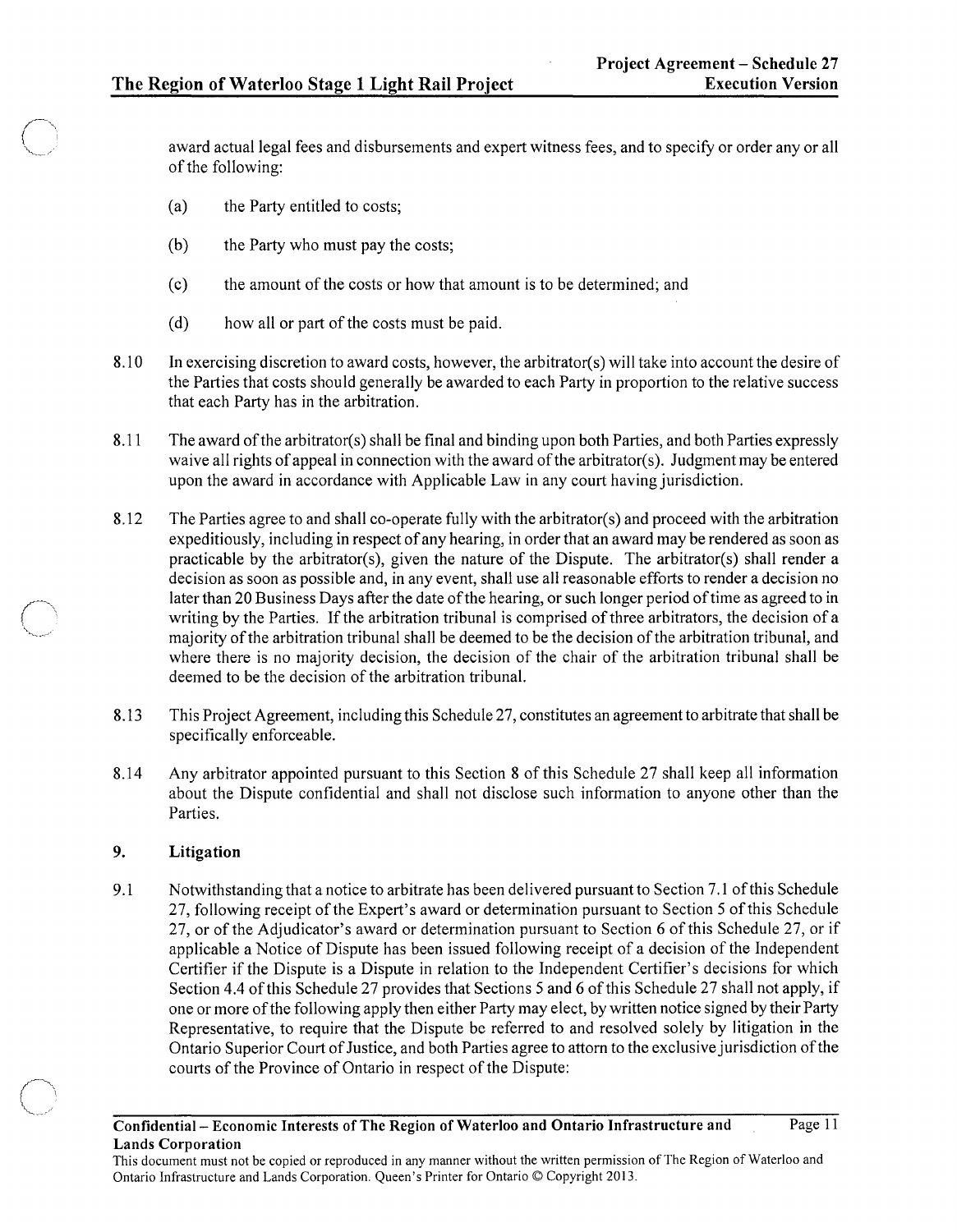- (a) if the actual or potential total value or amount at issue in the Dispute (as determined by adding all claims and counterclaims) is more than \$500,000 (index linked) in the aggregate or \$150,000 (index linked) in anyone year; or
- (b) if the Dispute is considered by the Region to involve material issues of public health or safety.

Such notice will not be effective unless it indicates it is a notice to submit the Dispute to litigation, is signed by the Party Representative and is delivered to the other Party Representative within 15 Business Days after receipt of the Expert's determination, the Adjudicator's determination, or the Notice of Dispute referred to in Section 7.1(c) of this Schedule 27, as applicable, and provided further that such notice expressly identifies the specific Dispute and determination of the Adjudicator, Expert, Independent Certifier, as applicable, that is to be the subject of the litigation.

- 9.2 If neither Party delivers a notice of election to resolve a particular Dispute by litigation in the manner and within the time specified in Section 9.1 of this Schedule 27, then:
	- ( a) provided that one Party has, in the manner and within the time period specified in Section 7.1 of this Schedule 27, given notice to the other Party of election to resolve that Dispute by arbitration, and subject to a consolidation of proceedings pursuant to Section 11 of this Schedule 27, that Dispute shall be resolved only by arbitration pursuant to Sections 8.2 to 8.14 of this Schedule 27; and
	- (b) subject to Section 9.2(a), where a Dispute was determined by the Expert, the Expert's determination is final and binding on both Parties and not subject to appeal, arbitration, litigation or any other dispute resolution process.

### 10. Consolidation of Project Agreement Adjudication, Arbitration and Litigation

- 10.1 For all Disputes that arise prior to Substantial Completion, unless:
	- (a) both Parties otherwise agree; or
	- (b) the issue in a particular Dispute arises in connection with the Review Procedure; or
	- (c) the issue in a particular Dispute is such that waiting until after Substantial Completion to resolve that Dispute will cause irreparable harm to one of the Parties; or
	- (d) the issue in a particular Dispute arises in connection with requirements of achieving or deficiencies in not achieving Substantial Completion, or OMSF/Test Track Readiness Completion, as applicable; or
	- (e) in respect to a particular Dispute, the Dispute is consolidated with Third Party Disputes (as hereinafter defined) pursuant to Section 11 of this Schedule 27;

all adjudication, arbitral and litigation proceedings between the Parties prior to Substantial Completion shall be stayed and consolidated into, as applicable, a single adjudication, arbitration and a single litigation proceeding, with the adjudication, arbitration and, if applicable, litigation, proceeding promptly and expeditiously after Substantial Completion.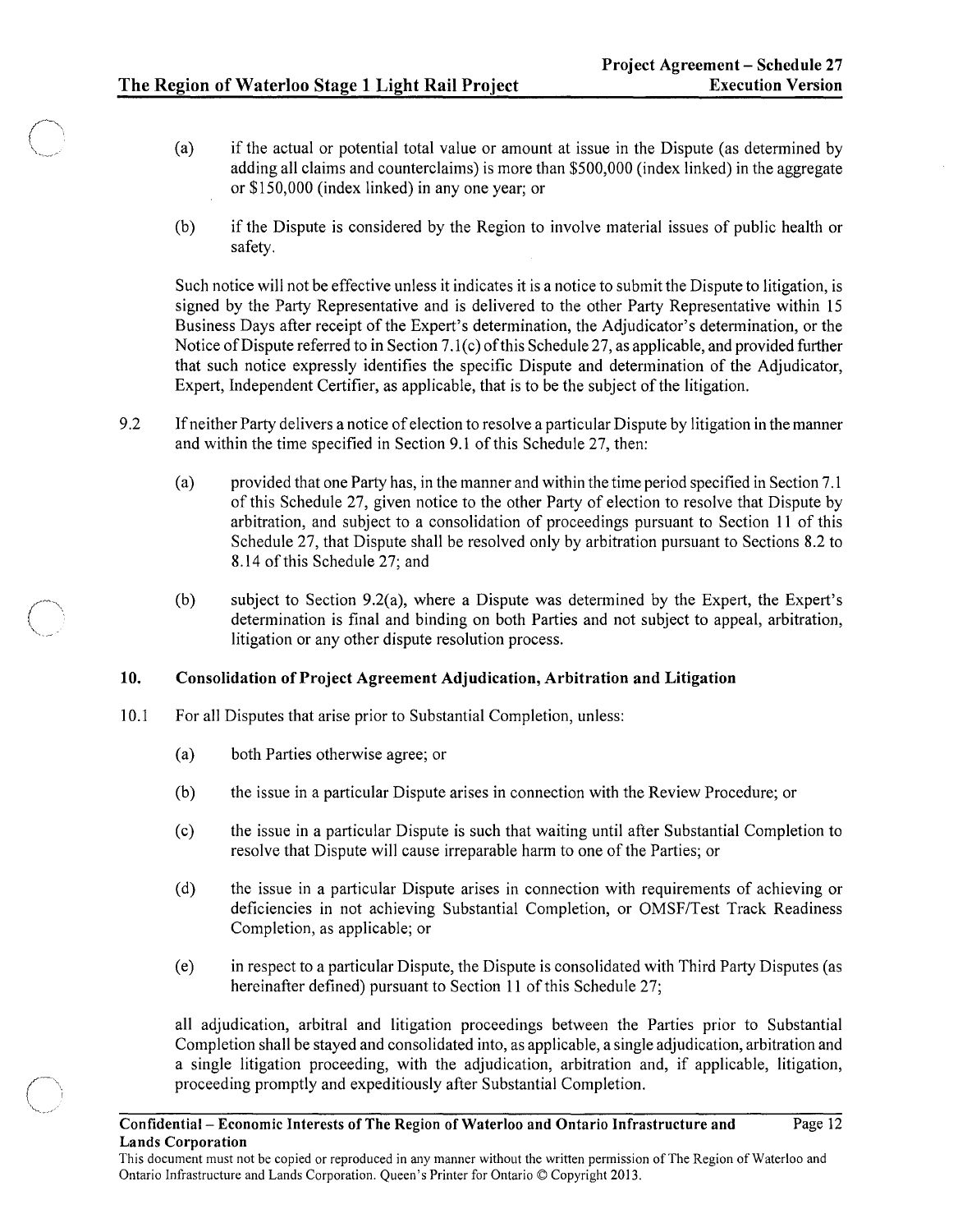# 11. Consolidation with Third Party Disputes

- 11.1 Subject to Section 11.4 of this Schedule 27, if either Party is involved in an arbitration in the Province of Ontario with a third party ("Third Party Arbitration"), and if such Third Party Arbitration involves common factual or legal issues (including common issues of damages) which are also the subject of a Dispute between the Parties for which a Notice of Dispute has been given, then any arbitration of the Dispute between the Parties which includes those common factual, legal or damages issues ("Project Agreement Arbitration") shall be stayed, consolidated or joined with the Third Party Arbitration(s) but only if the Region, Project Co and the other parties all agree or, failing their agreement, if a court in the Province of Ontario on application considers it just and convenient in all the circumstances that the Project Agreement Arbitration should be stayed or consolidated or joined with the Third Party Arbitration.
- 11.2 Subject to Section 11.4 of this Schedule 27, if either Party is involved in litigation in the Province of Ontario with a third party ("Third Party Litigation") and if:
	- (a) such Third Party Litigation involves common factual or legal issues (including common issues of damages) which are the subject of a Project Agreement Arbitration; and
	- (b) one of the Parties is brought directly into the Third Party Litigation as a party to that litigation,

then on the application of either Party to the court in the Province of Ontario having jurisdiction the court may, if it determines that it is just and convenient in all the circumstances, order a stay of either or both the Project Agreement Arbitration proceeding and Third Party Litigation, or order ajoinder of the Project Agreement Arbitration and the Third Party Litigation. If such joinder is ordered, the Project Agreement Arbitration and the Third Party Litigation ordered to be joined by the court shall be determined by that court or by another court in Ontario such that the Project Agreement Arbitration and the Third Party Litigation shall be resolved in one forum. For purposes of the foregoing, joinder of the Project Agreement Arbitration and the Third Party Litigation shall be construed to include stays and conditional stays of issues in the Project Agreement Arbitration pending the commencement and completion of third party proceedings by one or both ofthe Parties in the Third Party Litigation.

- 11.3 In considering whether to order a stay, consolidation or joinder of a Project Agreement Arbitration with a Third Party Arbitration or Third Party Litigation, the court will be entitled to give substantial weight to the desire by the Parties that all Disputes which are related to Third Party Arbitration or Third Party Litigation be resolved in a single forum to avoid multiplicity of proceedings and the potential for contradictory findings offact, liability and quantum, and to ensure the arbitrator or court has the advantage of obtaining full evidence and disclosure from the Parties and from the other parties, as applicable and as required to resolve the Dispute and to make findings offact, liability and quantum of damages and awards or judgments binding on the Parties based on all available evidence.
- 11.4 Sections 11.1 and 11.2 of this Schedule 27 only apply:

 $\sqrt{2}$ \.,-,~

(a) if the Dispute between the Parties includes a claim by one Party against the other for contribution or indemnity for that Party's liability or potential liability to the third party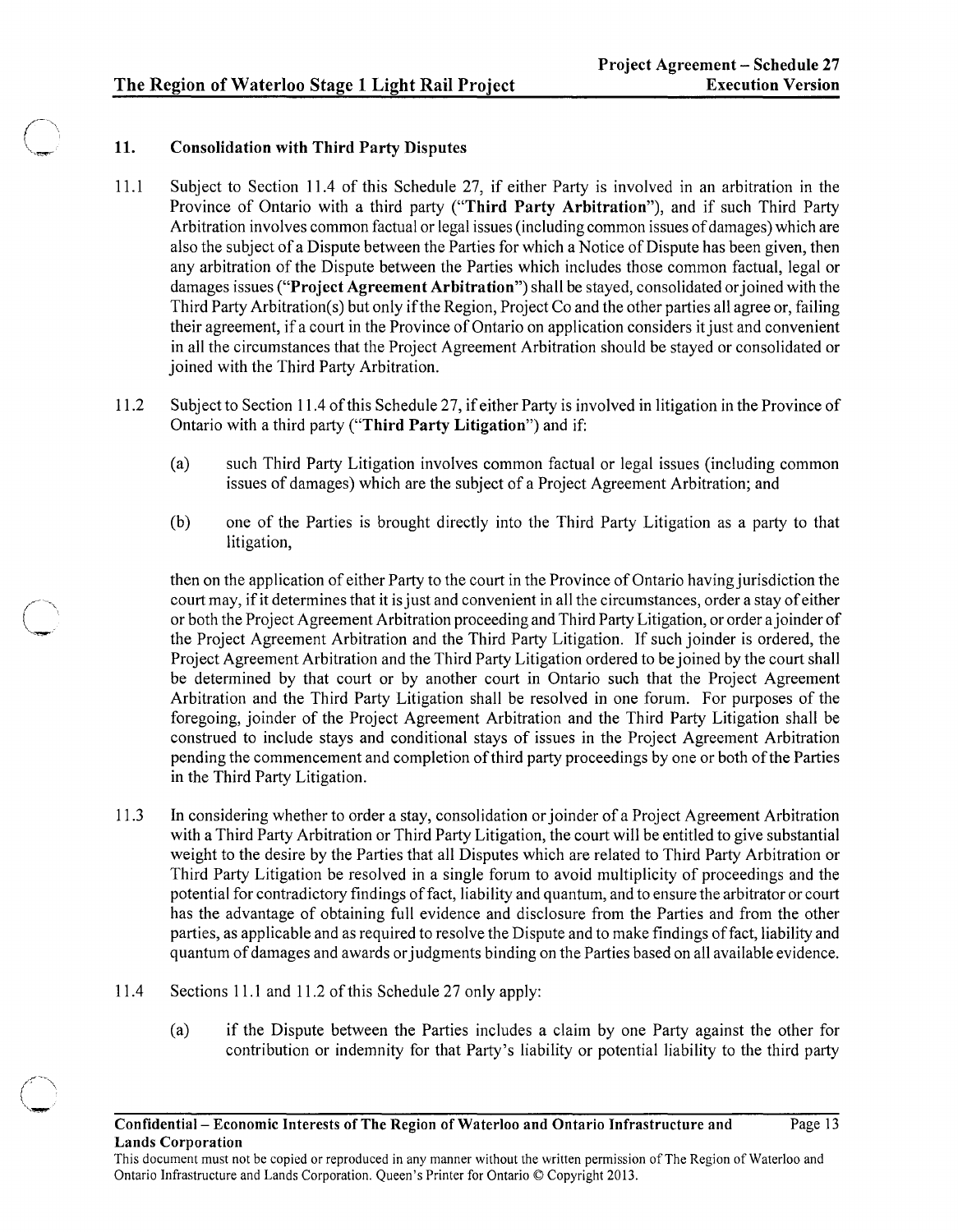where such liability results or will result from an award in the Third Party Arbitration or a judgment in the Third Party Litigation; and

(b) to those specific issues that are common issues in the Project Agreement Arbitration, the Third Party Arbitration and the Third Party Litigation, such that all other issues in the Dispute shall continue to be resolved by Project Agreement Arbitration and shall not be consolidated with the Third Party Arbitration or Third Party Litigation.

### 12. Fast Track Process

- 12.1 If the Parties fail to resolve any Region Engineer Determination Matter through the process referred to in Section 2 of this Schedule 27 within 5 Business Days after receipt by a Party of the applicable Notice of Dispute in respect of the applicable Region Engineer Determination Matter, or within such longer period of time as the Party Representatives may both expressly agree, then either Party may, by written notice signed by their Party Representative, refer such Dispute for a fast track final and binding arbitration in accordance with the *Arbitration Act,* 1991 (Ontario) and this Section 12.
- 12.2 All discussions and negotiations, and all documents exchanged between the Parties relating to Region Engineer Determination Matters shall be on a without prejudice basis to facilitate resolution of the Dispute.
- 12.3 All Disputes relating to Region Engineer Determination Matters referred to the Fast Track Process shall be resolved by a single arbitrator, and the provisions of Section 8.3, 8.5, 8.6, 8.7, 8.8, 8.9, 8.10, 8.11, 8.13 and 8.14 of this Schedule 27 shall apply *mutatis mutandis* to the resolution of such Disputes.
- 12.4 The Parties agree to and shall cooperate fully with the arbitrator and proceed with the arbitration expeditiously, including in respect of any hearing, in order that an award may be rendered as soon as practicable by the arbitrator, given the nature of the Dispute. The Arbitrator shall render a decision as soon as possible and in any event, shall use all reasonable efforts to render a decision no later than 10 Business Days after the date of the hearing, or such longer period of time as may be agreed in writing by the Parties.
- 12.5 Notwithstanding anything to the contrary set forth in this Schedule 27 or otherwise in the Project Agreement, the arbitrator's determinations under the Fast Track Process are final and binding on the Parties.

### 13. Miscellaneous

13.1 Project Co and the Region shall diligently carry out their respective obligations under this Project Agreement during the pendency of any Disputes, including, without limitation, adjudication proceedings, arbitration proceedings, litigation proceedings or fast track proceedings. If during the pendency of any Dispute it is considered necessary by either Party to proceed in respect of the matter that is in Dispute, then without prejudice to Project Co's rights in respect of the Dispute (including in respect of Delay Events, Compensation Events and Variations), Project Co shall proceed in accordance with the direction of the Region, and in the event the matter in dispute is determined in favour of Project Co, then, to the extent that such Dispute affects the System or the Public Infrastructure, proceeding in accordance with the Region's position (i) prior to Substantial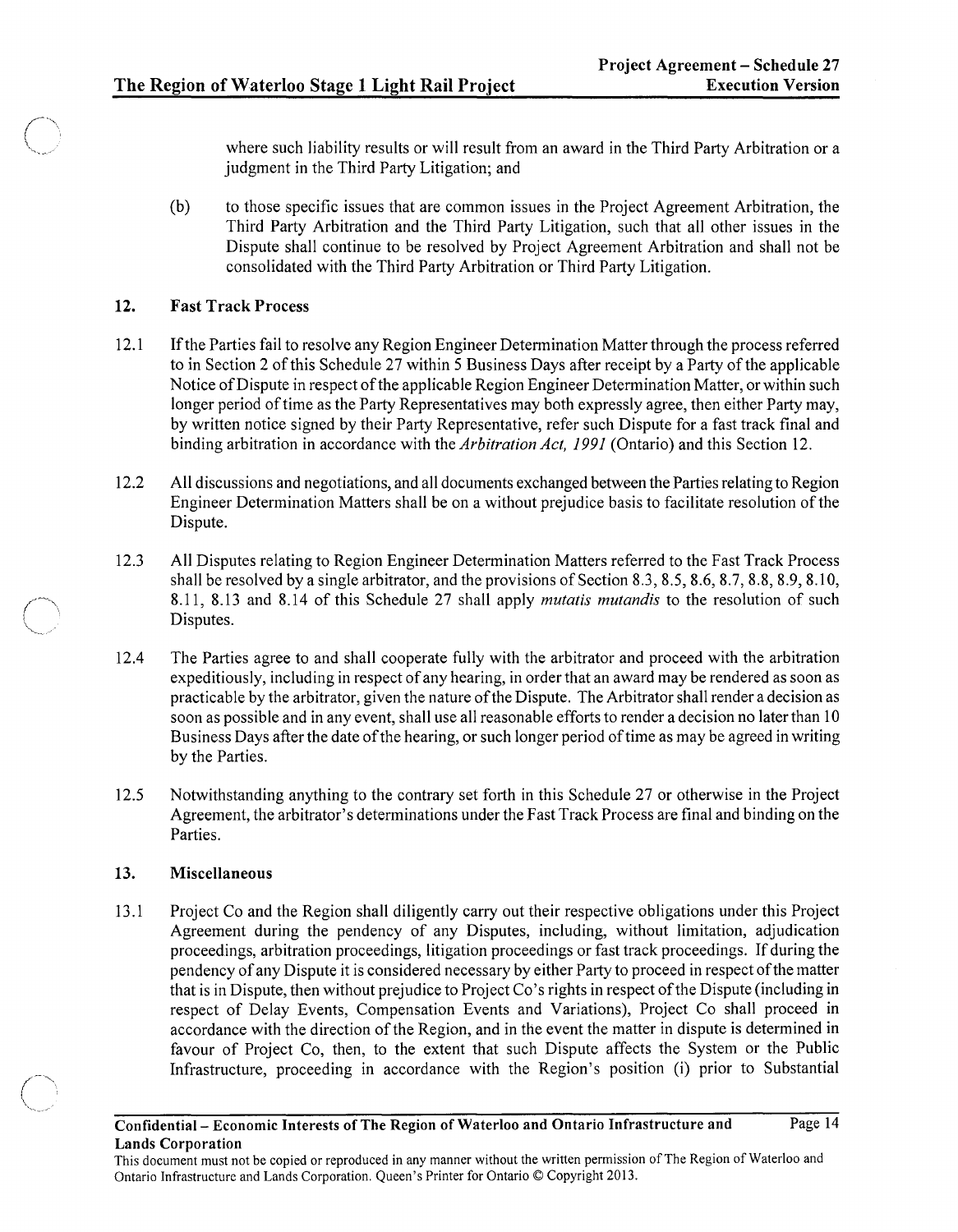Completion shall, subject to and in accordance with Section 40 of this Project Agreement, be treated as a Delay Event and, subject to and in accordance with Section 41 of this Project Agreement, be treated as a Compensation Event, and (ii) following Substantial Completion shall, subject to and in accordance with Schedule 22 - Variation Procedure, result in a Variation. For greater certainty, in respect of any Dispute relating to the Design and Construction Works referred to in Section 4.2 of this Schedule 27, the Independent Certifier shall be the decision maker of first instance and the Parties shall comply with the initial decision of the Independent Certifier unless and until it is overturned in a subsequent arbitration or litigation proceeding.

- 13.2 Nothing contained in this Schedule 27 will prevent the Parties from seeking interim protection from the courts of the Province of Ontario, including seeking an interlocutory injunction where available pursuant to Applicable Law, if necessary to prevent irreparable harm to a Party.
- 13.3 The Parties shall indemnify each other in respect of any damages suffered or incurred on amounts agreed to be paid pursuant to resolution of a Dispute by the Party Representatives or by the executives of the Parties pursuant to Sections 2 and 3 of this Schedule 27 and on the amount of any award or judgment as follows:
	- (a) for amounts payable by Project Co to the Region, Project Co shall indemnify the Region as provided for at Section  $56.1(e)$  of this Project Agreement from and against any damages suffered or incurred resulting from any overpayment to Project Co or, as applicable, any underpayment or non-payment by Project Co from the date of any overpayment to Project Co or, as applicable, from the date on which payment was due under this Project Agreement to the Region until the date of payment; or
	- (b) for amounts payable by the Region to Project Co, the Region shall indemnify Project Co as provided for at Section 56.2(c) of this Project Agreement from and against any damages suffered or incurred resulting from any overpayment to the Region or, as applicable, any underpayment or non-payment by the Region from the date of any overpayment to the Region or, as applicable, from the date on which payment was due under this Project Agreement to Project Co until the date of payment.
- 13.4 Project Co shall ensure that any and all documents and other information in the possession or control of any Project Co Party that are available to Project Co and that may be necessary for the resolution of a Dispute on an informed basis by the Party Representatives or by the executives of the Parties pursuant to Sections 2 and 3 ofthis Schedule 27, or by an expert, an adjudicator, an arbitrator, court of competent jurisdiction, are made available in a timely manner to the Region and the Region Representative.
- 13.5 The Region shall ensure that any and all documents and other information in the possession or control of any Region Party that are available to the Region and that may be necessary for the resolution ofa Dispute on an informed basis by the Party Representatives or by the executives of the Parties pursuant to Sections 2 and 3 of this Schedule 27, or by an adjudicator, an arbitrator, court of competent jurisdiction, are made available in a timely manner to Project Co and the Project Co Representative.